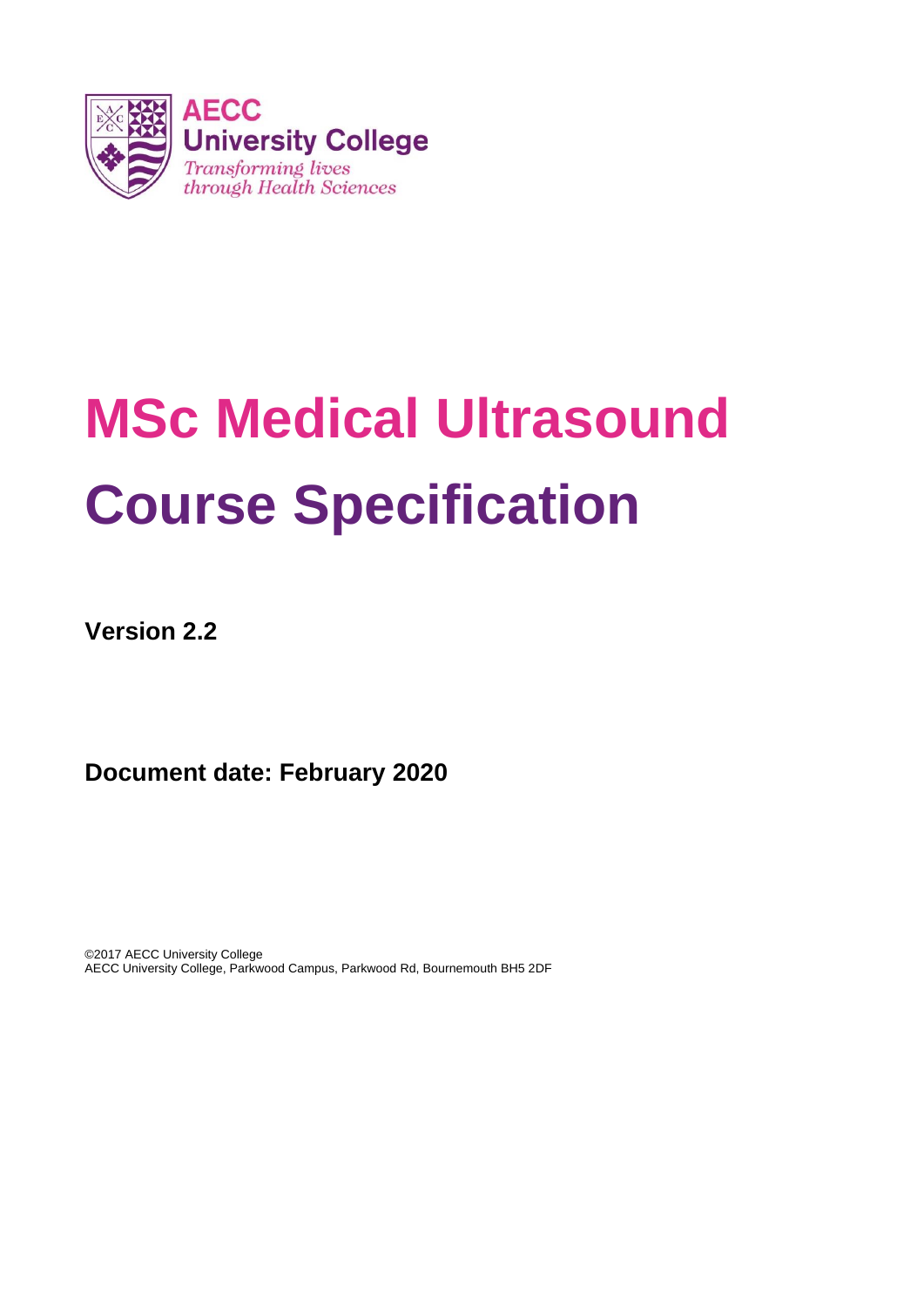# **MSc Medical Ultrasound Course Specification Contents**

| 1. |                                                                           |  |
|----|---------------------------------------------------------------------------|--|
| 2. |                                                                           |  |
| 3. |                                                                           |  |
| 4. |                                                                           |  |
| 5. | Placements, work-based learning or other special features of the course 6 |  |
| 6. |                                                                           |  |
| 7. |                                                                           |  |
| 8. |                                                                           |  |
| 9. |                                                                           |  |
|    |                                                                           |  |
|    |                                                                           |  |
|    |                                                                           |  |
|    |                                                                           |  |
|    |                                                                           |  |
|    |                                                                           |  |
|    |                                                                           |  |
|    |                                                                           |  |
|    |                                                                           |  |

## **Record of Modifications**

| <b>Description of Modification</b>                                                                                                                                              | Date approved                                                     | Cohort(s) to which modification<br>applies                                                                                               |
|---------------------------------------------------------------------------------------------------------------------------------------------------------------------------------|-------------------------------------------------------------------|------------------------------------------------------------------------------------------------------------------------------------------|
| Amendment to give students option<br>to take units 51 (Research<br>Methods) or 53 (Audit Methods) at<br>stage 2/year 2 or stage 3/year 3,<br>rather than only in stage 3/year 3 | ADQC 12 June 2019                                                 | All new entrants and all enrolled<br>students entering stage/year 1 or 2,<br>from October 2019 (applies to new and<br>current students). |
| Addition of further optional units                                                                                                                                              | ASQC February 2020<br>(confirmed on Chair's<br>action April 2020) | September 2020                                                                                                                           |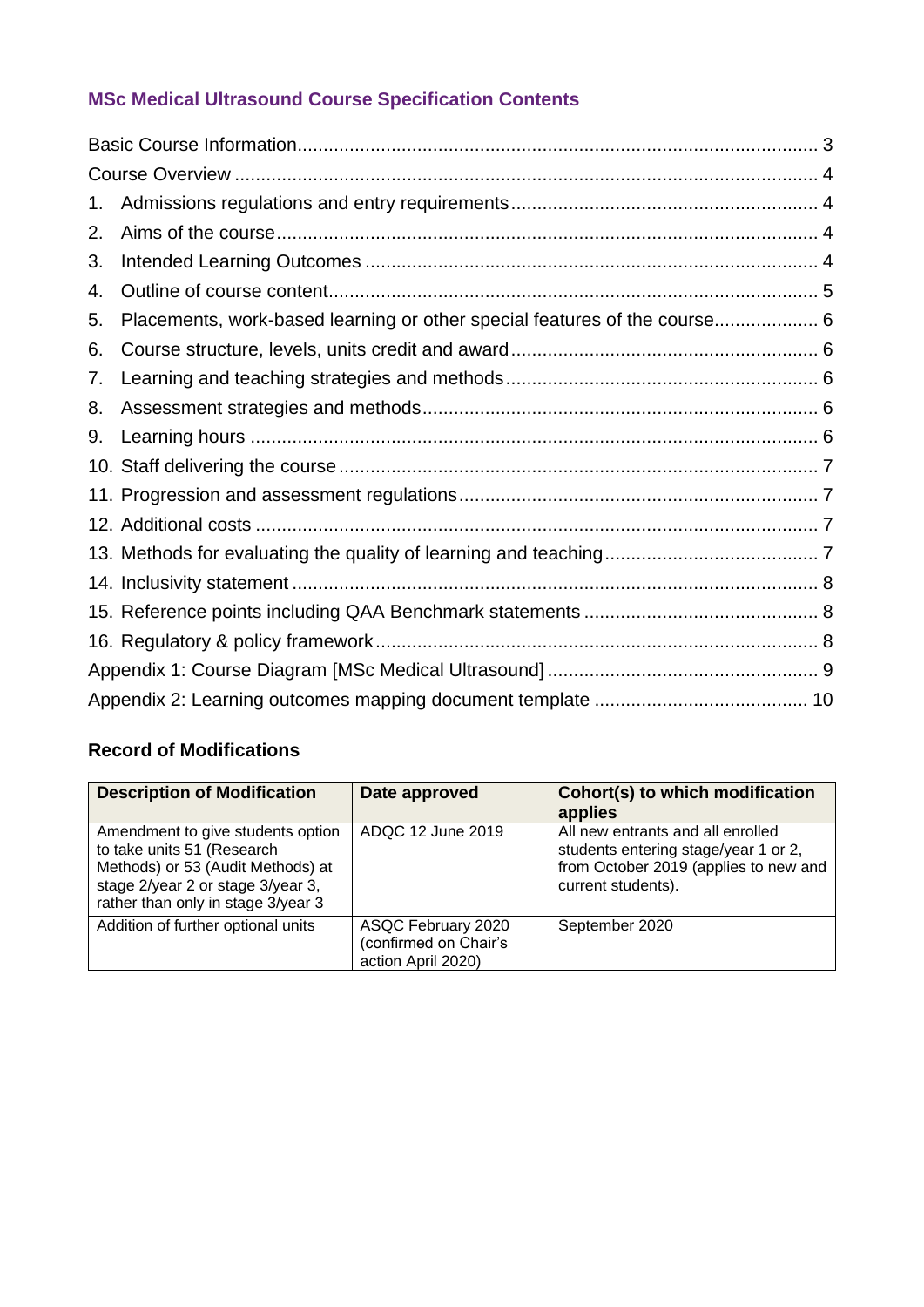This specification provides a concise summary of the main features of the course and the learning outcomes that a typical student might reasonably be expected to achieve and demonstrate if s/he takes full advantage of the learning opportunities that are provided.

Courses, major changes to courses and modifications to courses are approved following consideration through the University College's Course Approval and Review processes or Course and Unit Modification procedure, as appropriate. It is, however, expected that courses change over time, for example as a result of changes to professional accreditation requirements, in response to feedback from academic staff and students, and through annual review processes. Any such changes will be discussed with and communicated to students in an appropriate and timely manner.

#### <span id="page-2-0"></span>**Basic Course Information**

| Awarding Institution                                                             | <b>AECC University College</b>                                                              |
|----------------------------------------------------------------------------------|---------------------------------------------------------------------------------------------|
| Final award, title and credits                                                   | MSc Medical Ultrasound 180 Level 7 Credits (90 ECTS)                                        |
| Interim exit awards, titles and                                                  | PgCert Medical Ultrasound 60 Level 7 Credits (30 ECTS)                                      |
| credits                                                                          | PgDip Medical Ultrasound 120 Level 7 Credits (60 ECTS)                                      |
| FHEQ level of final award                                                        | $\overline{7}$                                                                              |
| Mode of study                                                                    | Part-time                                                                                   |
| <b>Accreditation details</b>                                                     | Professional accreditation: Consortium for Accreditation of<br>Sonographic Education (CASE) |
|                                                                                  | For a period of six years with effect from February 2018.                                   |
| Standard length of course                                                        | Normally 3-4 years                                                                          |
| Minimum and maximum periods of<br>study                                          | Minimum 2-3 years, Maximum 5 years.                                                         |
| Language of delivery                                                             | English                                                                                     |
| Place of delivery                                                                | <b>AECC University College</b>                                                              |
|                                                                                  | Norway                                                                                      |
| UCAS code (where applicable)                                                     | n/a                                                                                         |
| <b>HESA JACS (Joint Academic</b><br>Coding System) Code(s) per<br>course/pathway | <b>B800</b>                                                                                 |
| Date Framework /Course initially<br>validated                                    | Programme initially approved as award of Bournemouth<br>University April 2008.              |
|                                                                                  | Approved as award of the AECC University College July<br>2017.                              |
| Date of first intake                                                             | 10/2018                                                                                     |
| Version number of this<br>Framework/Course Specification                         | 2.2                                                                                         |
| Date this version approved/intake<br>to which this applies                       | February 2020                                                                               |
|                                                                                  |                                                                                             |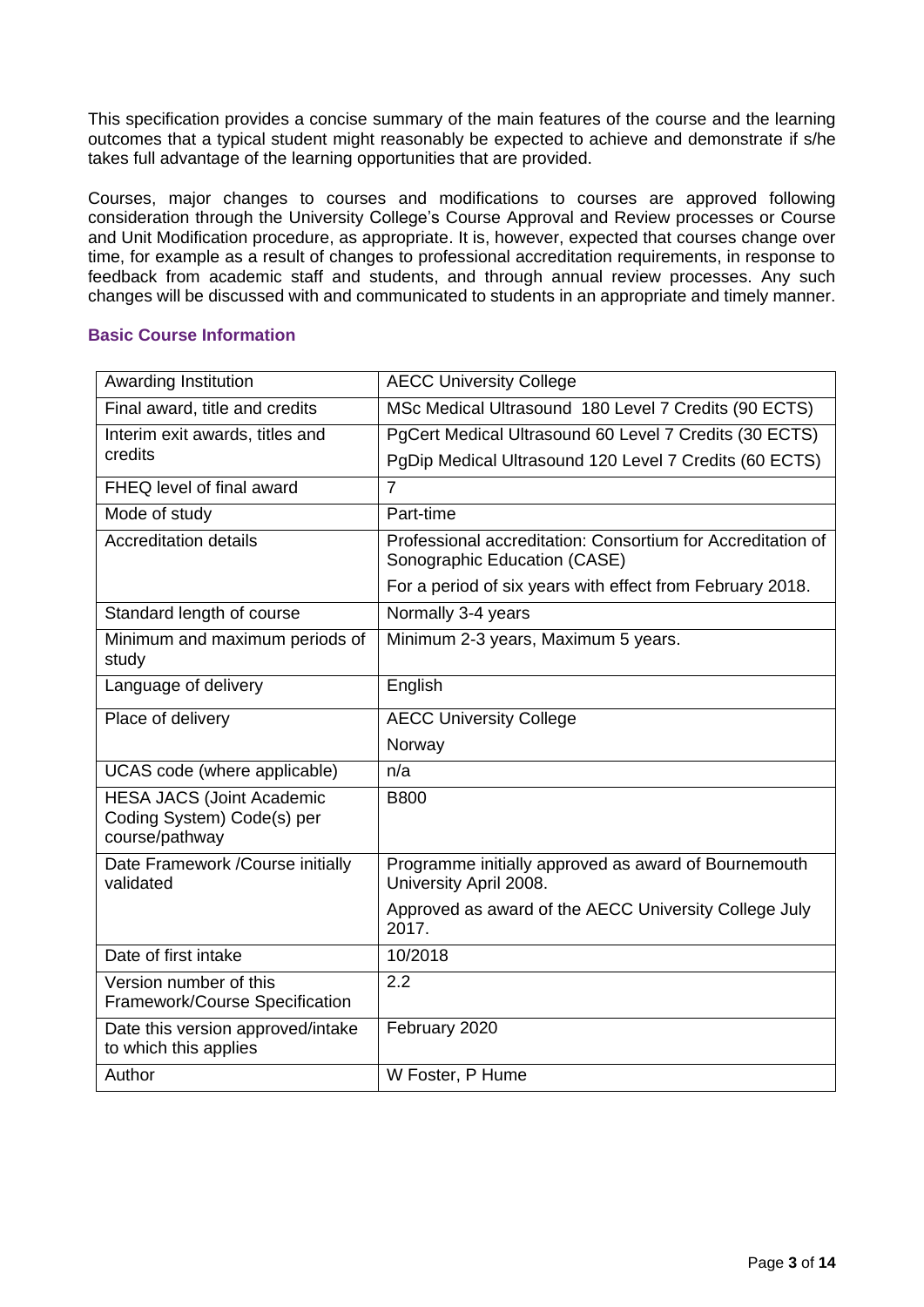#### <span id="page-3-0"></span>**Course Overview**

#### <span id="page-3-1"></span>**1. Admissions regulations and entry requirements**

The regulations for this Course are the AECC University College's Standard Admission Regulations which may be found from the **Latest Policies webpage**. These regulations include the entry requirements and specific requirements regarding English language.

Applicants must complete to the satisfaction of the Course Leader a Clinical Placement Agreement Form (approved by the workplace practice educator confirming the requirements of the role and provision of required resources and supervision).

To be able to declare units the following units the applicant must demonstrate that they have suitable qualification/experience/insurance to be able to perform injections:

- Musculoskeletal Ultrasound Guided Injections (20)
- Ultrasound Guided Breast Intervention (40)
- Ultrasound Guided Fine Needle Aspiration (20)

#### **Recognition of Prior Learning (RPL)**

AECC University College has a [Recognition of Prior Learning Policy](http://www.southampton.ac.uk/quality/assessment/prior_learning.page?) which can be found from the [Latest Policies webpage.](https://www.aecc.ac.uk/about/how-we-work/latest-policies/) Focused Short Courses are not eligible for RPL consideration.

#### <span id="page-3-2"></span>**2. Aims of the course**

This course aims to enable students to attain application-specific skills in diagnostic ultrasound ensuring safe and competent practice for entry to the profession as a reflective and critical practitioner. This aligns with Master's degree characteristic statements for 'professional/practice' (QAA 2016). As part of this process, the course aims to enable students to:

- acquire in-depth knowledge and understanding in diagnostic ultrasound aligned to new developments and current empirical evidence
- acquire clinical skills for safe and competent practice in ultrasound
- advance professional practice through critical evaluation and critical reflection on documentary (practice) evidence and empirical (research) evidence
- plan and conduct an in-depth scientific investigation in a topic area relevant to diagnostic ultrasound
- develop continual learning and professional development strategies.

#### <span id="page-3-3"></span>**3. Intended Learning Outcomes**

**These are based on level 7 descriptors (QAA Framework for higher education qualifications in England, Wales and Northern Ireland (August 2008) and on QAA Characteristics Statement Master's Degree (September 2015)**

#### **Subject Knowledge and Understanding**

Having successfully completed this course students will be able to demonstrate systematic understanding and in-depth knowledge of:

- A1 the science, operation and appropriate selection of ultrasound equipment
- A2 professional responsibility in safe and ethical ultrasound practice
- A3 the relevant anatomy and pathology in a named clinical application(s)
- A4 the techniques and use of diagnostic ultrasound in a named clinical application(s)
- A5 how methodologies of research and audit enquiry are used to create and interpret knowledge *(MSc stage only).*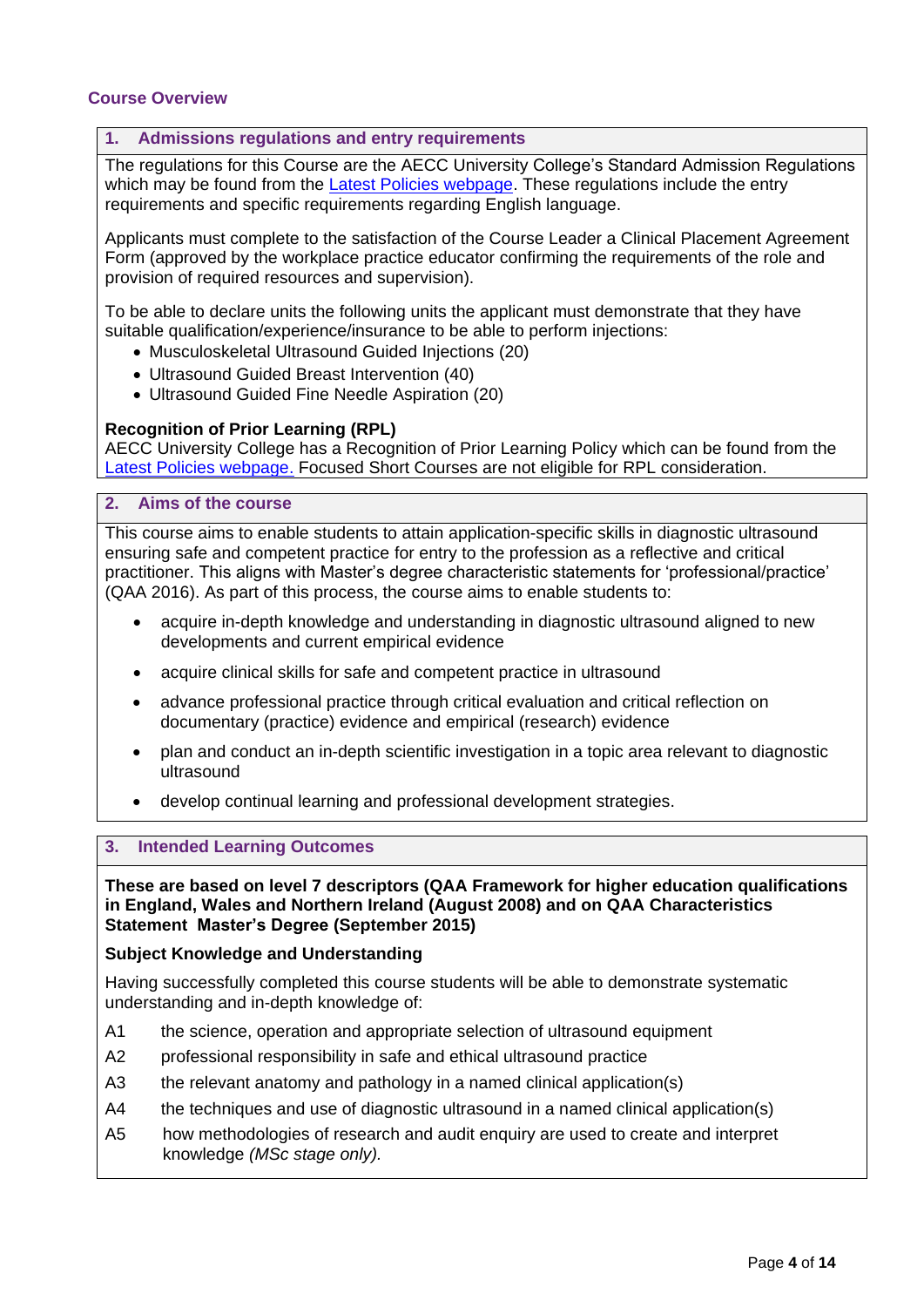#### **3. Intended Learning Outcomes**

#### **Intellectual Skills**

Having successfully completed this course students will be able to:

- B1 critically reflect on the practice of diagnostic ultrasound
- B2 critically evaluate research and experiential evidence so as to develop reasoned arguments and arrive at valid conclusions
- B3 apply new knowledge and insight to inform and change professional practice
- B4 make sound diagnostic decisions from a range of information sources including ultrasound images
- B5 synthesise existing knowledge and practice to identify areas amenable to research and other forms of investigation *(MSc stage only)*

#### **Practical Skills**

Having successfully completed this course students will be able to:

- C1 demonstrate new skills for safe and competent ultrasound practice
- C2 acquire high quality ultrasound images
- C3 effectively and sensitively communicate findings and conclusions to peers, colleagues and patients
- C4 demonstrate the ability to seek second and expert opinion
- C5 plan and undertake an original and systematic line of enquiry to inform professional practice *(MSc stage only).*

#### **Transferable skills**

Having successfully completed this course students will be able to:

- D1 reflect on professional practice and think and write critically
- D2 make reasoned judgements based on a range of evidence sources and in the absence of complete information
- D3 acquire the ability to learn independently necessary for continuing professional development.

#### **Course Structure**

#### <span id="page-4-0"></span>**4. Outline of course content**

This course provides an education and training to healthcare professionals in diagnostic ultrasound at level 7. Irrespective of the optional units chosen, the course combines skills-based units enabling the acquisition of knowledge and practical competencies in diagnostic ultrasound in a range of clinical applications together with units developing skills in reflective and critical practice and scientific investigation. The course is intended for healthcare professionals employed in their respective working communities to acquire new knowledge and skills for entry to practice as a sonographer.

In the academic context, this is a Level 7 course requiring critical thinking skills at all stages of the course. These skills are mostly demonstrated in critical writing skills.

In the case of safe and competent practice skills, these can be acquired in a range of named clinical applications in diagnostic ultrasound. The course is designed to be flexible to the individual needs of practitioners working in different disciplines, enabling them to acquire diagnostic and other ultrasound skills in different body parts and techniques. Ultrasound is an increasingly used clinical skill, and this course is responsive to employers' needs as well as those of individual practitioners.

All students graduate with the same award, i.e. PgCert/PgDip/MSc Medical Ultrasound. It is the academic transcript that clearly shows the specific skills attainment and academic profile of the student. This is in line with other similar courses in the sector, and common practice to inform employers of the specific competencies attained.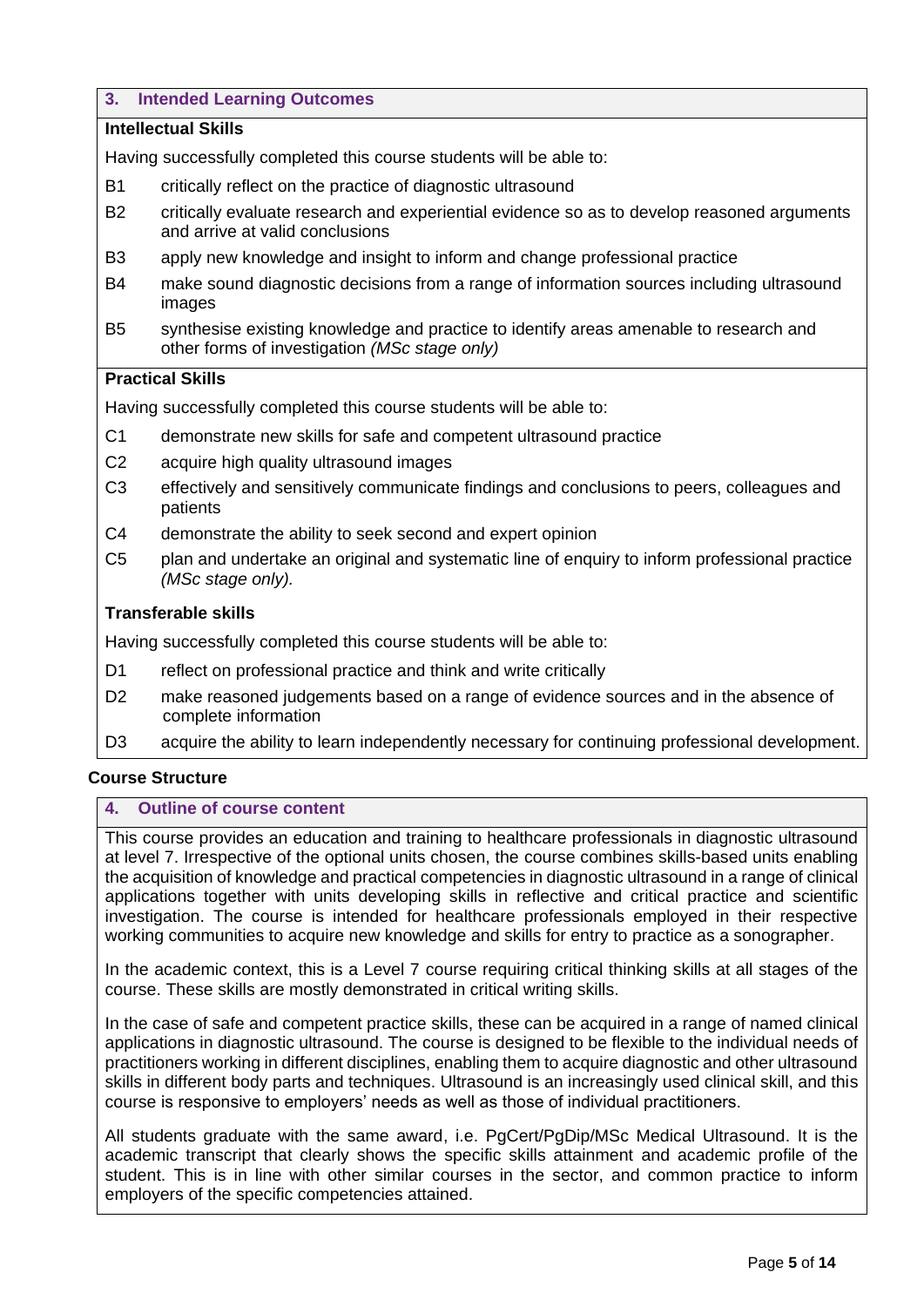#### <span id="page-5-0"></span>**5. Placements, work-based learning or other special features of the course**

In order to acquire the practical skills, students must submit a Clinical Placement Agreement Form at the time of application for the relevant skills-based units. This Form must be completed to the satisfaction of the programme leader at the stage prior to acceptance on the course/unit. This form ensures that the student has the opportunity to fulfil the practical skills requirements of the course in his/her workplace. It is the responsibility of the student and not the institution to ensure that these opportunities are both available and sufficient to meet the requirements of the course.

#### <span id="page-5-1"></span>**6. Course structure, levels, units credit and award**

The level of study, units and credits required for the course and for final and exit awards are set out in the **course diagram** provided as Appendix 1.

The **learning outcomes mapping document** at Appendix 2 shows the relationship between ILOs for units and the overarching ILOs of the course.

#### **Learning, Teaching and Assessment**

#### <span id="page-5-2"></span>**7. Learning and teaching strategies and methods**

A range of teaching and learning methods are used. The primary learning environment is the workplace or clinical placement setting where practical skills are mostly attained. The student is expected to adopt self-directed learning strategies in which individual learning needs are identified within the individual's own professional practice, learning achieved by appropriate means, and learning outcomes applied to meet these needs and change practice. This reflective and critical thought learning model specifically demonstrates the transferable skills (D1-D3) and is mostly evident in the written coursework (B1-B5). Students are required to attend for formal lectures and presentations (A1-A5), as well as for practical demonstrations and practical hands-on workshops (C1-C4). Learning experiences in the clinical setting achieve many of the intellectual and practical skills associated with safe and ethical ultrasound practice (B4, C1-C4). Learning by undertaking a research study or clinical audit under supervision in the final stage achieves knowledge and skills in empirical data collection, analysis and interpretation generating original knowledge in the form of answers to research questions or recommendations based on review of current practice against predetermined standards (B5 and C5).

#### <span id="page-5-3"></span>**8. Assessment strategies and methods**

ILOs A1-A4, B1-B4, D1-D3 are assessed in critical reflective written accounts in which critical thinking and critical writing skills are demonstrated. Clinical competency is assessed by a record of clinical cases and a practical assessment (A1-A4, B4, C1-C4). The research/audit protocol and dissertation/clinical audit assess A5, B1, B3, B5, C5, D1- D3.

Students receive feedback (summative) on their written work through an assessment feedback form which grades individual assessment criteria and gives an overall grade for the work. In addition to the grade students receive literal feedback through the open comments box. In specified units students are given the opportunity to submit a draft of their work for feedback before their final submission. Students receive feedback immediately after their practical examinations by engaging with their assessor. In particular, detailed feedback is provided in cases where remedial work is necessary.

#### <span id="page-5-4"></span>**9. Learning hours**

AECC University College courses are composed of units of study, which are assigned a credit value indicating the amount of learning undertaken. This course includes units of 20 credits and 40 credits. 20 credits is the equivalent of 200 student study hours, including lectures, seminars, assessment and independent study. 20 credits are equivalent to 10 European Credit Transfer System (ECTS) credits.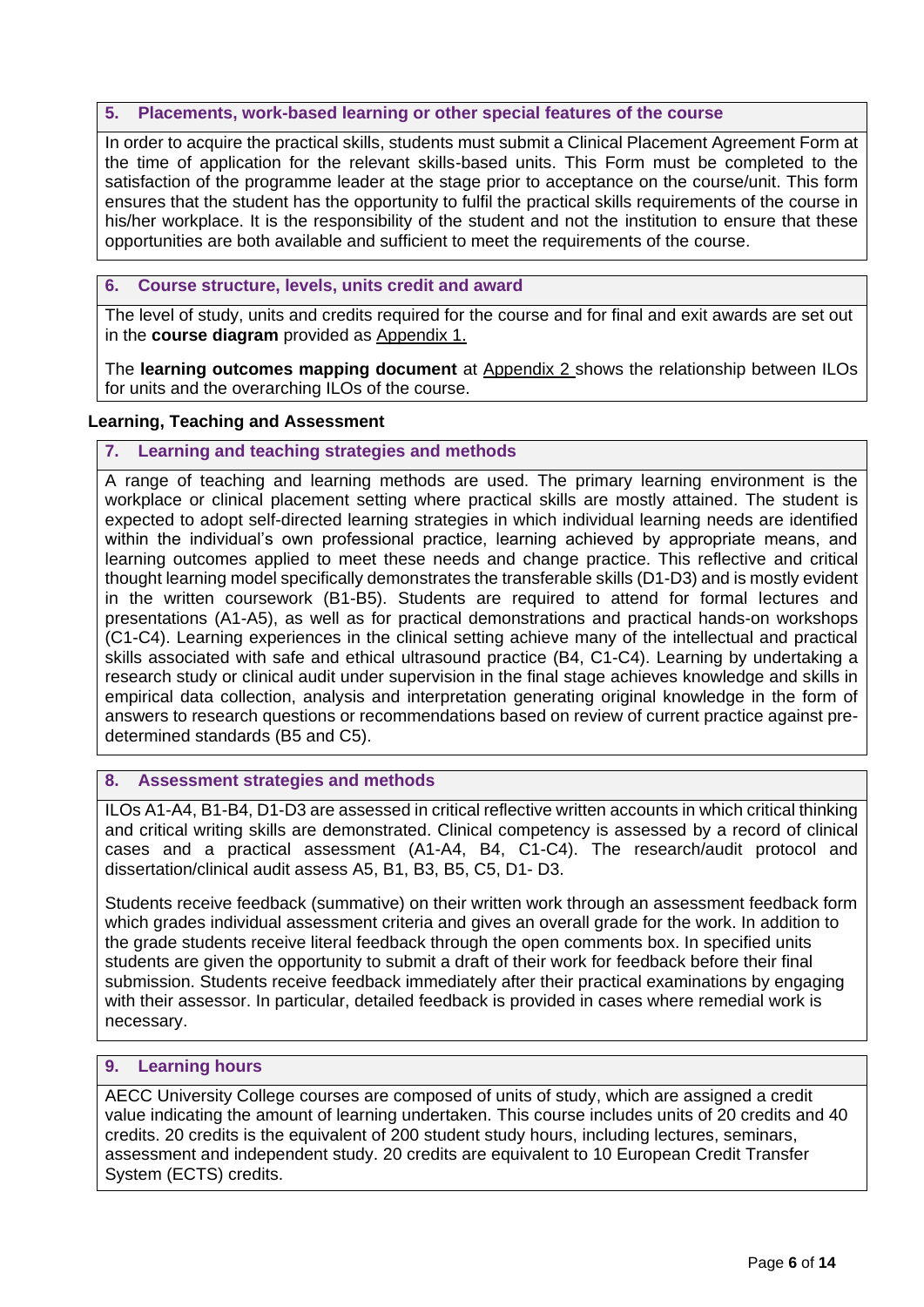#### <span id="page-6-0"></span>**10. Staff delivering the course**

Students will be taught by AECC University College academic staff and qualified professional practitioners with relevant expertise.

Visiting subject specialist lecturers and workshop facilitators are brought in for all ultrasound skillsbased units. Where appropriate, external teaching staff are GMC or HCPC registered and include consultant radiologists, sports exercise medicine, rheumatologists, obstetricians and gynaecologists as well as ultrasound trained chiropractors, podiatrists and physiotherapists.

#### <span id="page-6-1"></span>**11. Progression and assessment regulations**

The regulations for this course are the University College's Standard Assessment Regulations which may be found from the [Latest Policies webpage.](https://www.aecc.ac.uk/about/how-we-work/latest-policies/) Please also refer to section 19 of this policy.

#### <span id="page-6-2"></span>**12. Additional costs**

Additional costs are mandatory or optional costs which students will need to meet in order to fully participate in and complete their course. Students will need to budget for these costs separately as they are not included in the overall Tuition Fee they are charged. Information about additional costs applying to students on this course can be found in the document **Important information to take into account when choosing your course** available from the [Latest Policies webpage.](https://www.aecc.ac.uk/about/how-we-work/latest-policies/)

#### <span id="page-6-3"></span>**13. Methods for evaluating the quality of learning and teaching**

Students have the opportunity to engage in the quality assurance and enhancement of their courses in a number of ways, which may include:

- completing student surveys annually to give feedback on individual units and on the course as a whole
- completing feedback surveys at the end of formal teaching sessions
- informal feedback through practical seminars and workshops, and in clinical placements
- seeking nomination as a Student Union representative OR engaging with these elected student representatives
- serving as a student representative on Evaluation panels for course approval/review
- taking part in course approval or professional body meetings by joining a group of students to meet with the panel
- taking part in meetings with the external examiner(s) for the course (such meetings may take place virtually where courses are part-time).

The ways in which the quality of the University College's courses are monitored and assured checked, both inside and outside the institution, are:

- **Example 1** annual monitoring of units and courses
- periodic Course review, at least every six years.
- **External examiners, who produce an annual report**
- oversight by Academic Development and Quality Committee (which includes student representation), reporting to Academic Board
- oversight by QAA institutional review (2017)
- Professional body accreditation and annual reports to these bodies (Consortium for Accreditation of Sonographic Education).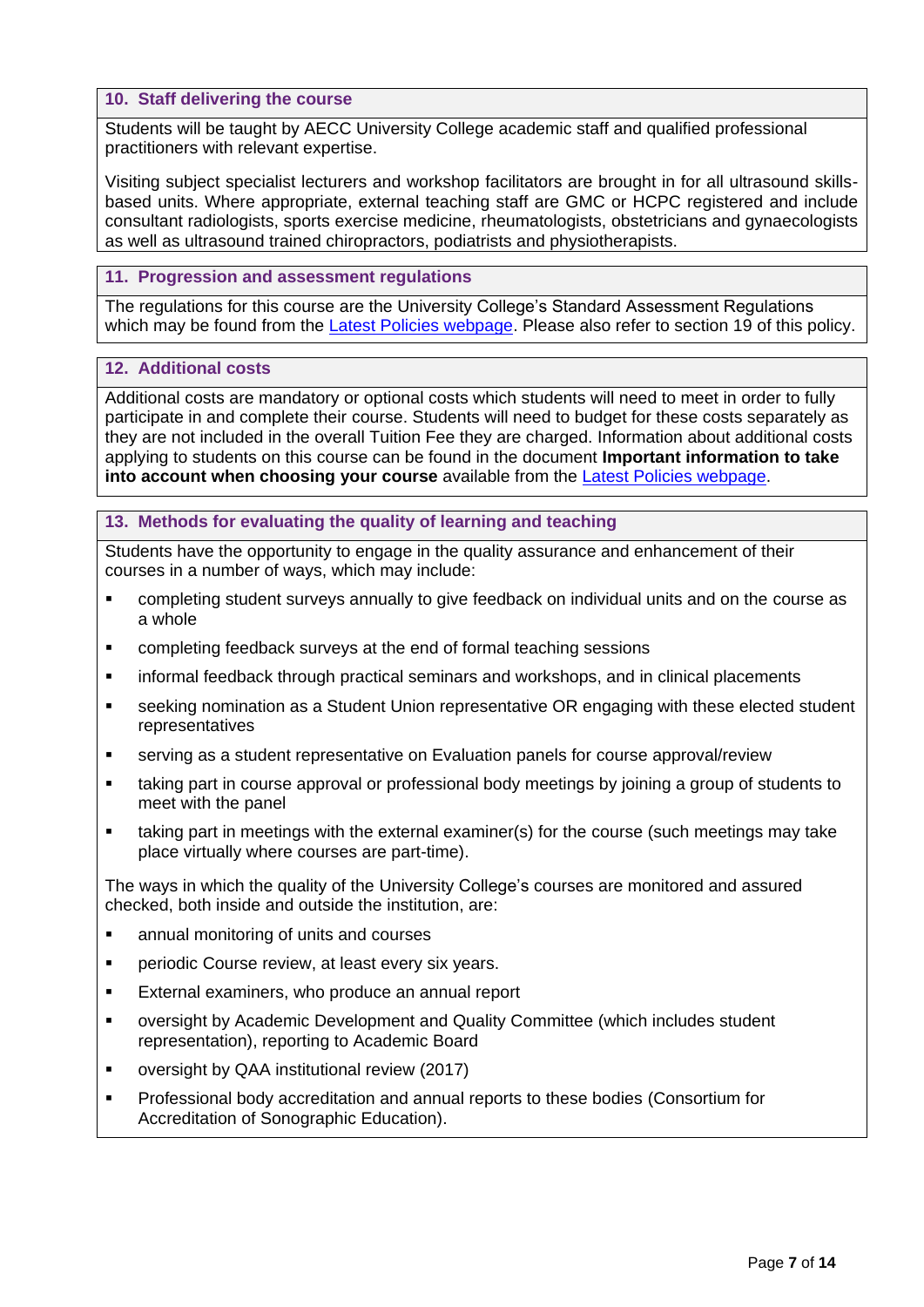#### <span id="page-7-0"></span>**14. Inclusivity statement**

AECC University College is committed to being an institution where students and staff from all backgrounds can flourish. AECC University College recognises the importance of equality of opportunity and promoting diversity, in accordance with our Dignity Diversity and Equality Policy. We are committed to a working and learning environment that is free from physical, verbal and nonverbal harassment and bullying of individuals on any grounds, and where everyone is treated with dignity and respect, within a positive and satisfying learning and working environment.

AECC University College seeks to ensure that all students admitted to our courses have the opportunity to fulfil their educational potential. The interests of students with protected characteristics will be taken into consideration and reasonable adjustments will be made provided that these do not compromise academic or professional standards as expressed through the learning outcomes.

#### <span id="page-7-1"></span>**15. Reference points including QAA Benchmark statements**

There are no QAA Masters subject specific benchmark statements for ultrasound.

- QAA Quality Code Part A Setting and maintaining academic standards. Accessed QAA website November 2017.
- QAA Quality Code Part B. Accessed QAA website November 2017.
- QAA Characteristics Statement. Master's Degree. September 2015
- QAA The framework for higher education qualifications in England, Wales and Northern Ireland. August 2008
- Consortium for the Accreditation of Sonographic Education (CASE). Validation and Accreditation Handbook (revision October 2017).
- Royal College of Radiologists: Standards for providing a 24-hour diagnostic radiology service. 2009.
- Royal College of Radiologists: Ultrasound training recommendations for medical and surgical specialties. Third edition 2017.
- Society and College of Radiographers and British Medical Ultrasound Society. Guidelines for professional ultrasound practice. December 2015.
- UKAS Guidelines for Professional Working Standards. Ultrasound practice. October 2008
- Society of Radiographers. Scope of practice. 2013

#### <span id="page-7-2"></span>**16. Regulatory & policy framework**

The course conforms fully with the University College's Academic Regulations and Policies for Taught Courses.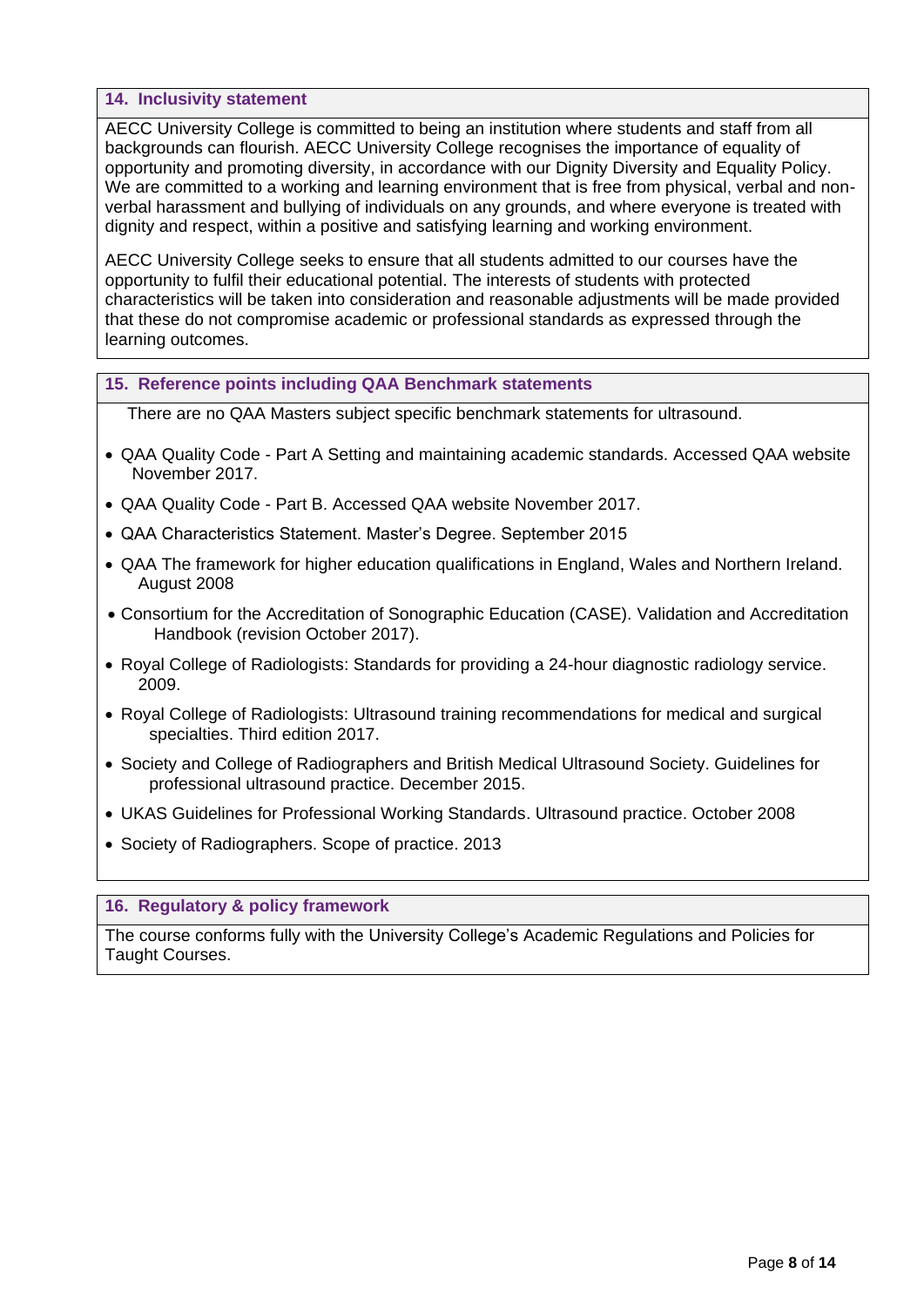## **Appendix 1: Course Diagram MSc Medical Ultrasound**

<span id="page-8-0"></span>

| Entry | Level 7                                                                                                                                                                                                     |                                                  |                                                                                                                                                                                                                                                            |
|-------|-------------------------------------------------------------------------------------------------------------------------------------------------------------------------------------------------------------|--------------------------------------------------|------------------------------------------------------------------------------------------------------------------------------------------------------------------------------------------------------------------------------------------------------------|
|       | <b>Core units</b>                                                                                                                                                                                           |                                                  | <b>EXIT AWARD: PgCert</b>                                                                                                                                                                                                                                  |
|       | Science and Instrumentation of Ultrasound (20)<br>At least TWO application-specific Units*<br>Research Methods (20) and Dissertation (40)<br>or                                                             |                                                  | <b>Exit qualification: PgCert Medical</b><br>Ultrasound<br><b>Requires 60 Level 7 credits</b>                                                                                                                                                              |
|       | Audit Methods (20) and Clinical Audit (40)                                                                                                                                                                  | To include:<br>1. Science and Instrumentation of |                                                                                                                                                                                                                                                            |
|       | <b>Optional units</b>                                                                                                                                                                                       |                                                  | Ultrasound (20)<br>2. at least ONE application-specific<br>Unit*                                                                                                                                                                                           |
|       | <b>Application specific units:</b><br>*Upper Limb Ultrasound (20)                                                                                                                                           |                                                  | 3. any <sup>+</sup> Unit, if required<br>to total 60 credits                                                                                                                                                                                               |
|       | *Lower Limb Ultrasound (20)                                                                                                                                                                                 |                                                  |                                                                                                                                                                                                                                                            |
|       | *Hip Ultrasound (20)                                                                                                                                                                                        |                                                  | <b>EXIT AWARD: PgDip</b>                                                                                                                                                                                                                                   |
|       | *Soft Tissue Ultrasound (20)                                                                                                                                                                                |                                                  | <b>Exit qualification: PgDip Medical</b>                                                                                                                                                                                                                   |
|       | *Gynaecology Ultrasound (20)                                                                                                                                                                                |                                                  | Ultrasound<br>Requires 120 Level 7 credits                                                                                                                                                                                                                 |
|       | *Obstetrics 1 <sup>st</sup> Trimester Ultrasound (20)                                                                                                                                                       |                                                  | To include:                                                                                                                                                                                                                                                |
|       | *Obstetrics 2 <sup>nd</sup> and 3 <sup>rd</sup> Trimester Ultrasound (20)                                                                                                                                   |                                                  | Science and Instrumentation of<br>1.<br>Ultrasound (20)                                                                                                                                                                                                    |
|       | *Abdominal Ultrasound (20)                                                                                                                                                                                  |                                                  | 2. at least TWO application-specific<br>Units* AND<br>3. Research Methods # (20) OR Audit                                                                                                                                                                  |
|       | *Superficial Structures Ultrasound (20)                                                                                                                                                                     |                                                  | Methods $*$ (20)<br>OR any <sup>+</sup> Units, if required<br>4.                                                                                                                                                                                           |
|       | *Musculoskeletal Ultrasound Guided Injections (20)                                                                                                                                                          |                                                  | to total 120 credits                                                                                                                                                                                                                                       |
|       | *Negotiated Ultrasound Skills (20)                                                                                                                                                                          |                                                  |                                                                                                                                                                                                                                                            |
|       | *Breast Ultrasound (40)                                                                                                                                                                                     |                                                  | <b>EXIT AWARD: MSc</b>                                                                                                                                                                                                                                     |
|       | *Ultrasound Guided Breast Intervention (40)                                                                                                                                                                 |                                                  | Conferment of Award/Graduation<br><b>MSc Medical Ultrasound</b>                                                                                                                                                                                            |
|       | *Ultrasound Guided Fine Needle Aspiration (20)                                                                                                                                                              |                                                  | Requires 180 Level 7 credits                                                                                                                                                                                                                               |
|       | *Hysterosalpingo-Contrast-Sonography (HyCoSy) and Saline<br>Infusion Sonography (SIS) (20)                                                                                                                  |                                                  | To include:<br>Science and Instrumentation of<br>1.                                                                                                                                                                                                        |
|       | Non-application specific optional units:<br>*Work-based Practice (20)<br>*Evidence-based Practice (20)<br><sup>+ ‡</sup> Current Advances in Practice (20)<br><sup>+ ‡</sup> Structured Learning Event (20) |                                                  | Ultrasound (20)<br>at least TWO application-specific<br>2.<br>Units*<br>any +Units<br>3.<br>to total 120 credits<br><b>PLUS</b><br>Research Methods <sup>#</sup> (20) and<br>Dissertation (40)<br>or<br>Audit Methods <sup>#</sup> (20) and Clinical Audit |
|       |                                                                                                                                                                                                             |                                                  | (40)                                                                                                                                                                                                                                                       |

NB: This modification  $\dagger$  does not apply to students enrolled on the MSc Medical Ultrasound programme offered in Norway.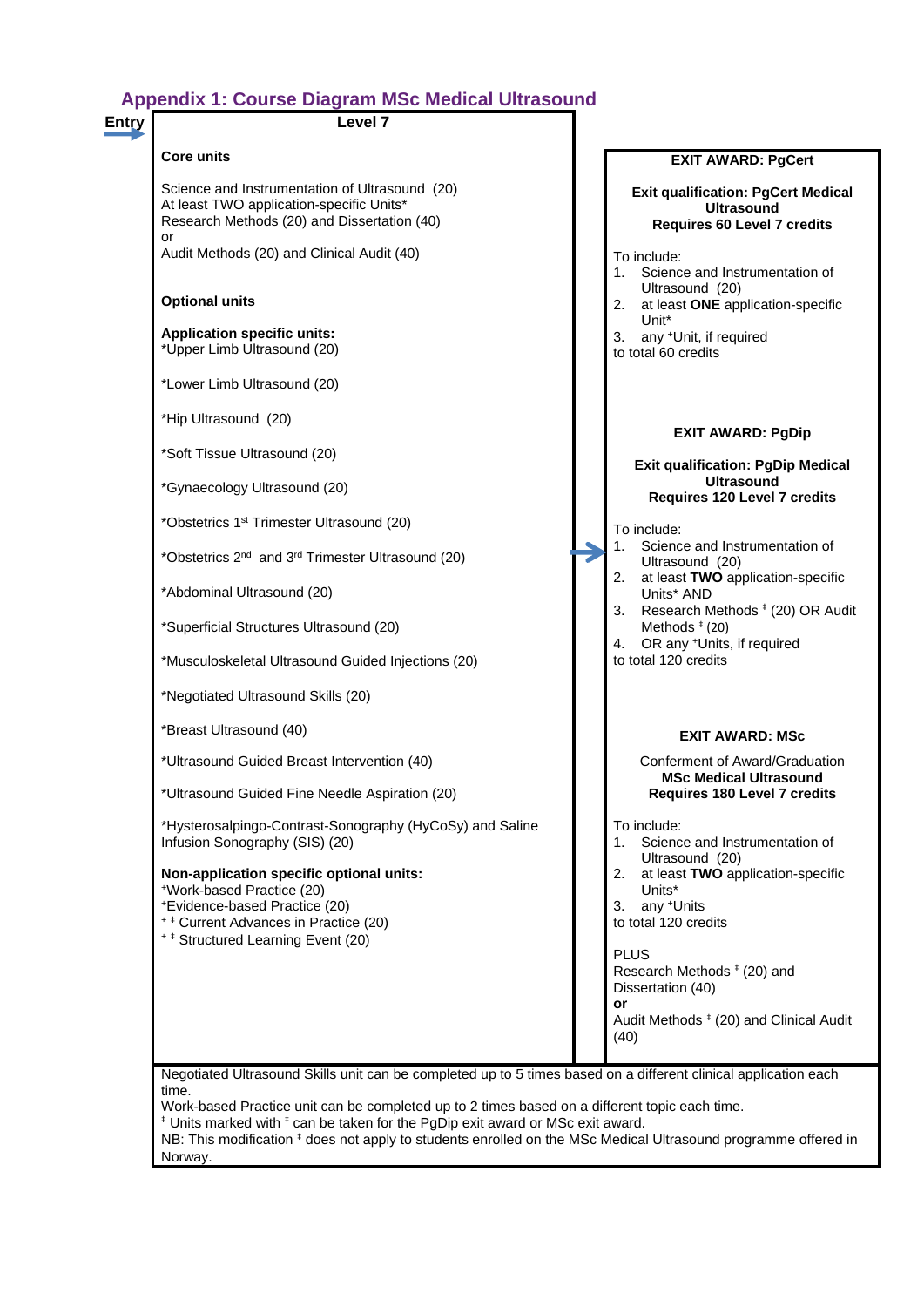### **Appendix 2: Learning outcomes mapping document template**

**This table shows where a learning outcome referenced in the course specification may be demonstrated by successful completion of a unit.**

<span id="page-9-0"></span>

|                 | <b>Unit</b>                                                         |         |                  | <b>Subject Knowledge</b><br>and Understanding |                              |         |                   |                     |                   | <b>Intellectual Skills</b> |                              | <b>Practical Skills</b> |                     |                   |         |                      |                  | <b>Transferable</b><br><b>Skills</b> |         |  |
|-----------------|---------------------------------------------------------------------|---------|------------------|-----------------------------------------------|------------------------------|---------|-------------------|---------------------|-------------------|----------------------------|------------------------------|-------------------------|---------------------|-------------------|---------|----------------------|------------------|--------------------------------------|---------|--|
|                 |                                                                     | А<br>1  | Α<br>$\mathbf 2$ | A<br>$\mathbf{3}$                             | A<br>$\overline{\mathbf{4}}$ | A<br>5  | В<br>$\mathbf{1}$ | В<br>$\overline{2}$ | B<br>$\mathbf{3}$ | B<br>4                     | B<br>$\overline{\mathbf{5}}$ | C<br>$\mathbf{1}$       | C<br>$\overline{2}$ | C<br>$\mathbf{3}$ | С<br>4  | C<br>$5\phantom{.0}$ | D<br>$\mathbf 1$ | D<br>$\mathbf{2}$                    | D<br>3  |  |
| 01              | Science and Instrumentation of Ultrasound                           | $\star$ | $\star$          |                                               |                              |         | $\star$           |                     |                   |                            |                              | $\star$                 | $\star$             |                   |         |                      | $\star$          | $\star$                              | $\star$ |  |
| 02              | <b>Upper Limb Ultrasound</b>                                        | $\star$ | $\star$          | $\star$                                       | $\star$                      |         | $\star$           | $\star$             | $\star$           | $\star$                    |                              | $\star$                 | $\star$             | $\star$           | $\star$ |                      | $\star$          | $\star$                              | $\star$ |  |
| 03              | Lower Limb Ultrasound                                               | $\star$ | $\star$          | $\star$                                       | $\star$                      |         | $\star$           | $\star$             | $\star$           | $\star$                    |                              | $\star$                 | $\star$             | $\star$           | $\star$ |                      | $\star$          | $\star$                              | $\star$ |  |
| 04              | Hip Ultrasound                                                      | $\star$ | $\star$          | $\star$                                       | $\star$                      |         | $\star$           | $\star$             | $\star$           | $\star$                    |                              | $\star$                 | $\star$             | $\star$           | $\star$ |                      | $\star$          | $\star$                              | $\star$ |  |
| 45              | Soft Tissue Ultrasound                                              | $\star$ | $\star$          | $\star$                                       | $\star$                      |         | $\star$           | $\star$             | $\star$           | $\star$                    |                              | $\star$                 | $\star$             | $\star$           | $\star$ |                      | $\star$          | $\star$                              | $\star$ |  |
| 06              | <b>Gynaecology Ultrasound</b>                                       | $\star$ | $\star$          | $\star$                                       | $\star$                      |         | $\star$           | $\star$             | $\star$           | $\star$                    |                              | $\star$                 | $\star$             | $\star$           | $\star$ |                      | $\star$          | $\star$                              | $\star$ |  |
| 08              | Obstetrics 1 <sup>st</sup> Trimester Ultrasound                     | $\star$ | $\star$          | $\star$                                       | $\star$                      |         | $\star$           | $\star$             | $\star$           | $\star$                    |                              | $\star$                 | $\star$             | $\star$           | $\star$ |                      | $\star$          | $\star$                              | $\star$ |  |
| 09              | Obstetrics 2 <sup>nd</sup> and 3 <sup>rd</sup> Trimester Ultrasound | $\star$ | $\star$          | $\star$                                       | $\star$                      |         | $\star$           | $\star$             | $\star$           | $\star$                    |                              | $\star$                 | $\star$             | $\star$           | $\star$ |                      | $\star$          | $\star$                              | $\star$ |  |
| 05              | Abdominal Ultrasound                                                | $\star$ | $\star$          | $\star$                                       | $\star$                      |         | $\star$           | $\star$             | $\star$           | $\star$                    |                              | $\star$                 | $\star$             | $\star$           | $\star$ |                      | $\star$          | $\star$                              | $\star$ |  |
| 46              | <b>Superficial Structures Ultrasound</b>                            | $\star$ | $\star$          | $\star$                                       | $\star$                      |         | $\star$           | $\star$             | $\star$           | $\star$                    |                              | $\star$                 | $\star$             | $\star$           | $\star$ |                      | $\star$          | $\star$                              | $\star$ |  |
| 47              | Musculoskeletal Ultrasound Guided Injections                        | $\star$ | $\star$          | $\star$                                       | $\star$                      |         | $\star$           | $\star$             | $\star$           | $\star$                    |                              | $\star$                 | $\star$             | $\star$           | $\star$ |                      | $\star$          | $\star$                              | $\star$ |  |
| $10 - 14$       | <b>Negotiated Ultrasound Skills</b>                                 | $\star$ | $\star$          | $\star$                                       | $\star$                      |         | $\star$           | $\star$             | $\star$           | $\star$                    |                              | $\star$                 | $\star$             | $\star$           | $\star$ |                      | $\star$          | $\star$                              | $\star$ |  |
| 18,19           | <b>Work-based Practice</b>                                          | $\star$ | $\star$          |                                               |                              |         | $\star$           | $\star$             | $\star$           |                            |                              |                         |                     |                   | $\star$ | $\star$              | $\star$          | $\star$                              | $\star$ |  |
| 22              | <b>Current Advances in Practice</b>                                 |         | $\star$          |                                               |                              | $\star$ | $\star$           | $\star$             | $\star$           |                            | $\star$                      |                         |                     |                   |         | $\star$              | $\star$          | $\star$                              | $\star$ |  |
| $\overline{21}$ | <b>Evidence-based Practice</b>                                      |         | $\star$          |                                               |                              | $\star$ | $\star$           | $\star$             | $\star$           |                            | $\star$                      |                         |                     |                   | $\star$ | $\star$              | $\star$          | $\star$                              | $\star$ |  |
| 40              | <b>Structured Learning Event</b>                                    |         | $\star$          |                                               |                              | $\star$ | $\star$           | $\star$             |                   |                            | $\star$                      |                         |                     |                   |         | $\star$              | $\star$          | $\star$                              | $\star$ |  |
| 48              | <b>Breast Ultrasound</b>                                            | $\star$ | $\star$          | $\star$                                       | $\star$                      |         | $\star$           | $\star$             | $\star$           | $\star$                    |                              | $\star$                 | $\star$             | $\star$           | $\star$ |                      | $\star$          | $\star$                              | $\star$ |  |
| 49              | <b>Ultrasound Guided Breast Intervention</b>                        | $\star$ | $\star$          | $\star$                                       | $\star$                      |         | $\star$           | $\star$             | $\star$           | $\star$                    |                              | $\star$                 | $\star$             | $\star$           | $\star$ |                      | $\star$          | $\star$                              | $\star$ |  |
| $\overline{51}$ | <b>Research Methods</b>                                             |         |                  |                                               |                              | $\star$ | $\star$           | $\star$             |                   |                            | $\star$                      |                         |                     |                   |         | $\star$              | $\star$          | $\star$                              | $\star$ |  |
| 52              | <b>Dissertation</b>                                                 |         | $\star$          |                                               |                              | $\star$ | $\star$           | $\star$             | $\star$           |                            | $\star$                      |                         |                     |                   |         | $\star$              | $\star$          | $\star$                              | $\star$ |  |
| 53              | <b>Audit Methods</b>                                                |         |                  |                                               |                              | $\star$ | $\star$           | $\star$             |                   |                            | $\star$                      |                         |                     |                   |         | $\star$              | $\star$          | $\star$                              | $\star$ |  |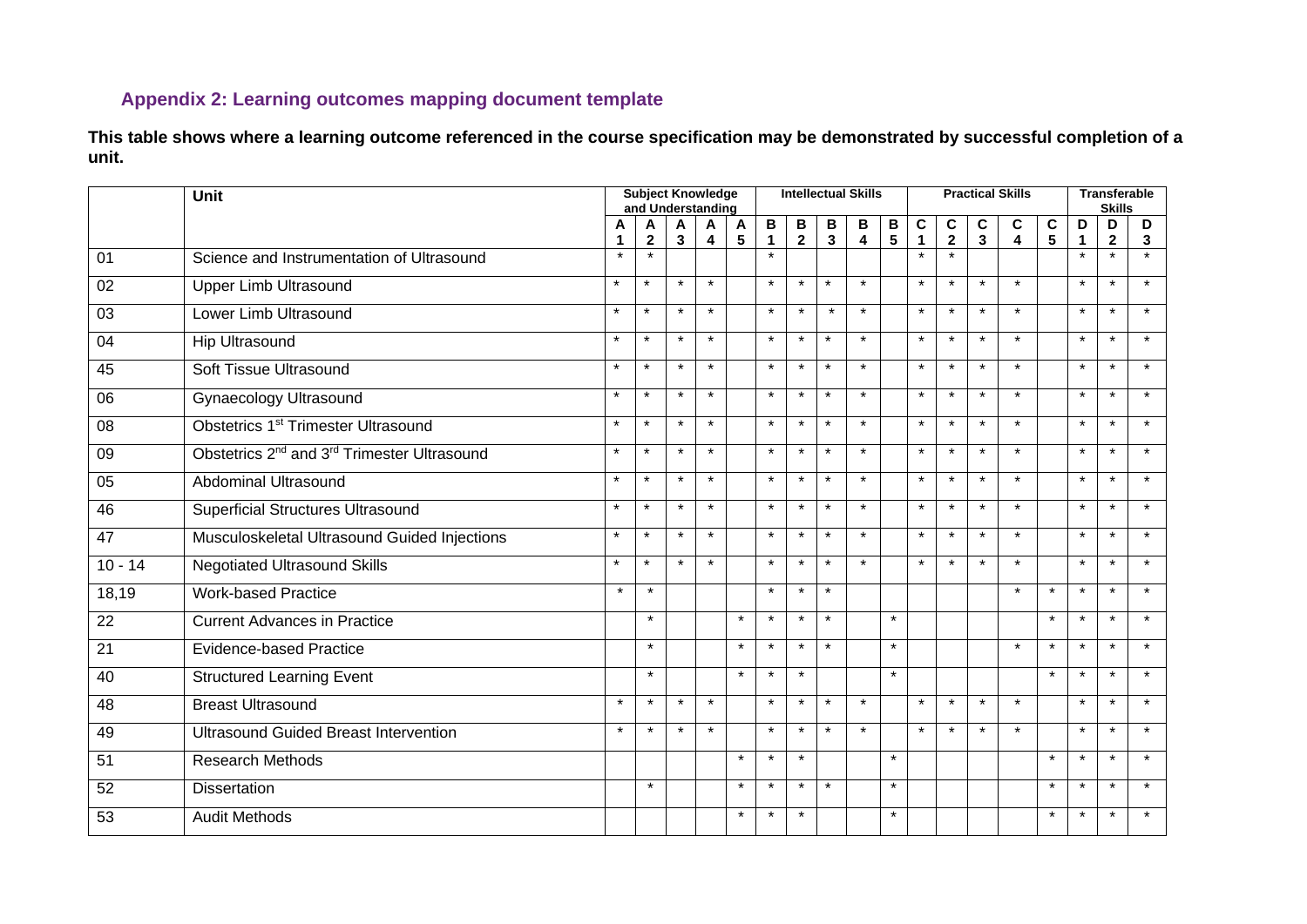|    | Unit                                                                                 | <b>Subject Knowledge</b><br>and Understanding |        |        |        |   |    |        |   | <b>Intellectual Skills</b> |   |  | <b>Practical Skills</b> | <b>Transferable</b><br><b>Skills</b> |  |  |  |
|----|--------------------------------------------------------------------------------------|-----------------------------------------------|--------|--------|--------|---|----|--------|---|----------------------------|---|--|-------------------------|--------------------------------------|--|--|--|
|    |                                                                                      |                                               | A<br>ີ | A<br>- | A<br>4 | A | в. | в<br>າ | в | В.                         | в |  |                         |                                      |  |  |  |
| 54 | Clinical Audit                                                                       |                                               |        |        |        |   |    |        |   |                            |   |  |                         |                                      |  |  |  |
| 55 | Ultrasound Guided Fine Needle Aspiration                                             |                                               |        |        |        |   |    |        |   |                            |   |  |                         |                                      |  |  |  |
| 56 | Hysterosalpingo-Contrast-Sonography (HyCoSy) and<br>Saline Infusion Sonography (SIS) |                                               |        |        |        |   |    |        |   |                            |   |  |                         |                                      |  |  |  |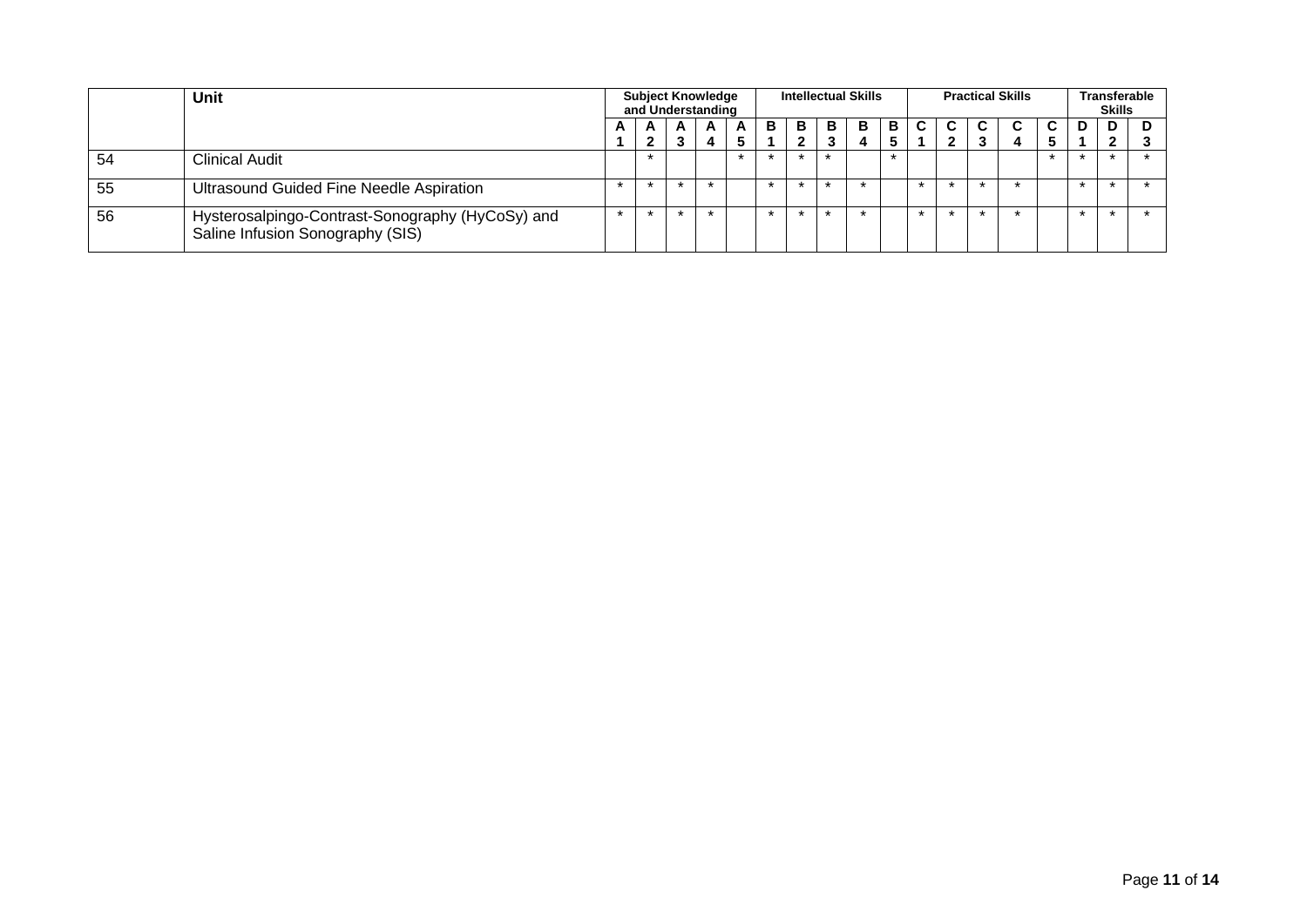## **Course summary**

## **Course title: MSc Medical Ultrasound**

| <b>Unit details</b> |                                                                               | Core/<br>Option    | Pre/co<br>requisite | No of credits<br>(level in                           |                           |     |                     | <b>Assessment Element Weightings (%)</b> |                        | <b>Estimated learning hours</b> |                      |                                                  |                   |  |
|---------------------|-------------------------------------------------------------------------------|--------------------|---------------------|------------------------------------------------------|---------------------------|-----|---------------------|------------------------------------------|------------------------|---------------------------------|----------------------|--------------------------------------------------|-------------------|--|
| <b>Number</b>       | <b>Title</b>                                                                  | Versi<br>on<br>no. |                     | units                                                | brackets)                 | Cwk | Cwk<br>$\mathbf{2}$ | Prac<br>1                                | Prac<br>$\overline{2}$ | Prac<br>3                       | scheduled<br>contact | <b>Directed</b><br>non-<br>contact) <sup>+</sup> | self-<br>directed |  |
| 01                  | Science and Instrumentation of<br>Ultrasound                                  | $\overline{1}$     | Core                |                                                      | 20 (Level 7)              | 100 |                     | P/F                                      |                        |                                 | 26                   |                                                  | 174               |  |
| $02\,$              | Upper Limb Ultrasound*                                                        | 1.1                | Option              | Co: 01                                               | 20 (Level 7)              | 100 | P/F                 | P/F                                      | P/F                    | P/F                             | 14                   | 86                                               | 100               |  |
| 03                  | Lower Limb Ultrasound*                                                        | $1.1$              | Option              | Co: 01                                               | 20 (Level 7)              | 100 | P/F                 | P/F                                      | P/F                    | P/F                             | 14                   | 86                                               | 100               |  |
| 04                  | Hip Ultrasound*                                                               | $1.1$              | Option              | Co: 01                                               | $20$ (Level 7)            | 100 | P/F                 | P/F                                      |                        |                                 | $\overline{14}$      | 86                                               | 100               |  |
| 45                  | Soft Tissue Ultrasound*                                                       | 1.1                | Option              | Co: 01                                               | 20 (Level 7)              | 100 | P/F                 | P/F                                      |                        |                                 | $\overline{7}$       | 86                                               | 107               |  |
| 06                  | Gynaecology Ultrasound*                                                       | $\overline{1}$     | Option              | Co: 01                                               | 20 (Level 7)              | 100 | P/F                 | P/F                                      |                        |                                 | 20                   | 86                                               | 94                |  |
| 08                  | <b>Obstetrics 1st Trimester</b><br>Ultrasound                                 | $\mathbf{1}$       | Option              | Co: 01                                               | 20 (Level 7)              | 100 | P/F                 | P/F                                      |                        |                                 | 14                   | 86                                               | 100               |  |
| 09                  | Obstetrics 2 <sup>nd</sup> and 3 <sup>rd</sup><br><b>Trimester Ultrasound</b> | $\mathbf{1}$       | Option              | Co: 01<br>Co: 08                                     | 20 (Level 7)              | 100 | P/F                 | P/F                                      |                        |                                 | $\overline{14}$      | 86                                               | 100               |  |
| 05                  | Abdominal Ultrasound*                                                         | 1.1                | Option              | Co: 01                                               | 20 (Level 7)              | 100 | P/F                 | P/F                                      |                        |                                 | 14                   | 86                                               | 100               |  |
| 46                  | <b>Superficial Structures*</b>                                                | 1.1                | Option              | Co: 01                                               | 20 (Level 7)              | 100 | P/F                 | P/F                                      |                        |                                 | $\overline{7}$       | 86                                               | 107               |  |
| 47                  | Musculoskeletal Ultrasound<br>Guided Injections*                              | $1.1$              | Option              | Pre: 01<br>and at<br>least one<br>of 02, 03<br>or 04 | 20 (Level 7)              | 100 | P/F                 | P/F                                      |                        |                                 | $\overline{7}$       | 86                                               | 107               |  |
| 48                  | <b>Breast Ultrasound</b>                                                      | $\overline{1}$     | Option              | Co: 01                                               | 40 (Level 7)              | 100 | P/F                 | P/F                                      |                        |                                 | 14                   | 50                                               | 336               |  |
| 49                  | <b>Ultrasound Guided Breast</b><br>Intervention                               | $\overline{1}$     | Option              | Co: 01<br>Co: 48                                     | $\overline{40}$ (Level 7) | 100 | P/F                 | P/F                                      |                        |                                 | 14                   | 50                                               | 336               |  |
| 55                  | <b>Ultrasound Guided Fine</b><br><b>Needle Aspiration</b>                     | $\overline{1}$     | Option              | Co: 01<br>Co: 46 or<br>48                            | 20 (Level 7)              | 100 | P/F                 | P/F                                      |                        |                                 | $\overline{7}$       | 50                                               | 143               |  |
| 56                  | Hysterosalpingo-Contrast-<br>Sonography (HyCoSy) and                          | $\overline{1}$     | Option              | Co: 01<br>Co: 06                                     | 20 (Level 7)              | 100 | P/F                 | P/F                                      |                        |                                 | $\overline{7}$       | 50                                               | 143               |  |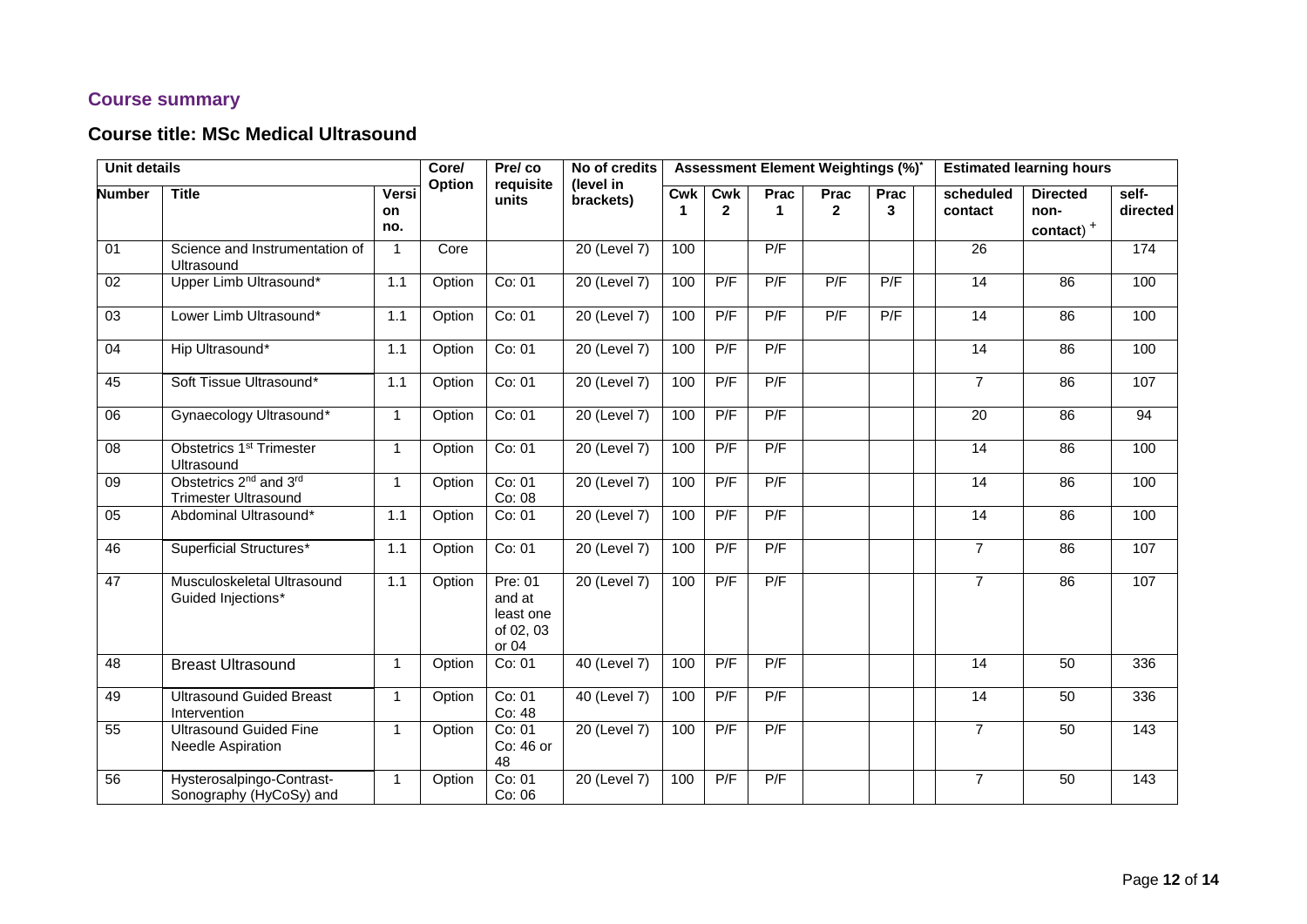| <b>Unit details</b> |                                                                                                                                                                                                                 |                    | Core/  | Pre/co             | No of credits<br>(level in |                 |                     |                      | <b>Assessment Element Weightings (%)</b> |           | <b>Estimated learning hours</b> |                                                  |                   |  |  |
|---------------------|-----------------------------------------------------------------------------------------------------------------------------------------------------------------------------------------------------------------|--------------------|--------|--------------------|----------------------------|-----------------|---------------------|----------------------|------------------------------------------|-----------|---------------------------------|--------------------------------------------------|-------------------|--|--|
| <b>Number</b>       | <b>Title</b>                                                                                                                                                                                                    | Versi<br>on<br>no. | Option | requisite<br>units | brackets)                  | <b>Cwk</b><br>1 | Cwk<br>$\mathbf{2}$ | Prac<br>$\mathbf{1}$ | Prac<br>$\overline{2}$                   | Prac<br>3 | scheduled<br>contact            | <b>Directed</b><br>non-<br>contact) <sup>+</sup> | self-<br>directed |  |  |
|                     | Saline Infusion Sonography<br>(SIS)                                                                                                                                                                             |                    |        |                    |                            |                 |                     |                      |                                          |           |                                 |                                                  |                   |  |  |
| $10 - 14$           | Negotiated Ultrasound Skills 1-                                                                                                                                                                                 | $\mathbf{1}$       | Option | Co: 01             | 20 (Level 7)               | 100             | P/F                 | P/F                  |                                          |           | $\overline{7}$                  | 86                                               | 107               |  |  |
| $18 - 19$           | Work-based Practice 1 & 2                                                                                                                                                                                       | $\mathbf{1}$       | Option |                    | 20 (Level 7)               | 100             |                     |                      |                                          |           |                                 |                                                  | $\overline{200}$  |  |  |
| 21                  | <b>Evidence-based Practice</b><br>(shared unit from MSc<br><b>Advanced Professional</b><br>Practice framework)                                                                                                  | $\mathbf{1}$       | Option |                    | 20 (Level 7)               | 100             |                     |                      |                                          |           | 16                              |                                                  | 184               |  |  |
| 22                  | <b>Current Advances in Practice</b><br>(shared unit from MSc<br><b>Advanced Professional</b><br>Practice framework)                                                                                             | $\mathbf{1}$       | Option |                    | 20 (Level 7)               | 100             |                     |                      |                                          |           |                                 |                                                  | 200               |  |  |
| 40                  | <b>Structured Learning Event</b><br>(shared unit from MSc<br><b>Advanced Professional</b><br>Practice framework)                                                                                                | $\mathbf{1}$       | Option |                    | 20 (Level 7)               | 100             |                     |                      |                                          |           |                                 | $8 - 12$                                         | 192               |  |  |
| 51                  | <b>Research Methods</b><br>(shared unit from MSc<br><b>Advanced Professional</b><br>Practice framework)                                                                                                         | $\mathbf{1}$       | Core   |                    | $20$ (Level 7)             | 100             |                     |                      |                                          |           | $\overline{21}$                 |                                                  | 179               |  |  |
| 52                  | <b>Dissertation</b><br>(shared unit from MSc<br><b>Advanced Professional</b><br>Practice framework)                                                                                                             | $\mathbf{1}$       | Core   | Co:51              | 40 (Level 7)               | 100             |                     |                      |                                          |           | $\Omega$                        |                                                  | 400               |  |  |
| 53                  | <b>Audit Methods</b><br>(shared unit from MSc<br><b>Advanced Professional</b><br>Practice framework)                                                                                                            | $\mathbf{1}$       | Core   |                    | 20 (Level 7)               | 100             |                     |                      |                                          |           | 6                               |                                                  | 194               |  |  |
| 54                  | <b>Clinical Audit</b><br>(shared unit from MSc<br><b>Advanced Professional</b><br>Practice framework)                                                                                                           | $\mathbf{1}$       | Core   | Co:53              | 40 (Level 7)               | 100             |                     |                      |                                          |           | $\Omega$                        |                                                  | 400               |  |  |
|                     | Exit qualification requirements: PgCert Medical Ultrasound Requires 60 credits at Level 7 to include successful completion of Science and Instrumentation and at least<br><b>ONE</b> application-specific Unit* |                    |        |                    |                            |                 |                     |                      |                                          |           |                                 |                                                  |                   |  |  |

**PgDip Medical Ultrasound** Requires 120 credits at Level 7 to include successful completion of *Science and Instrumentation and at least TWO application-specific Units\**